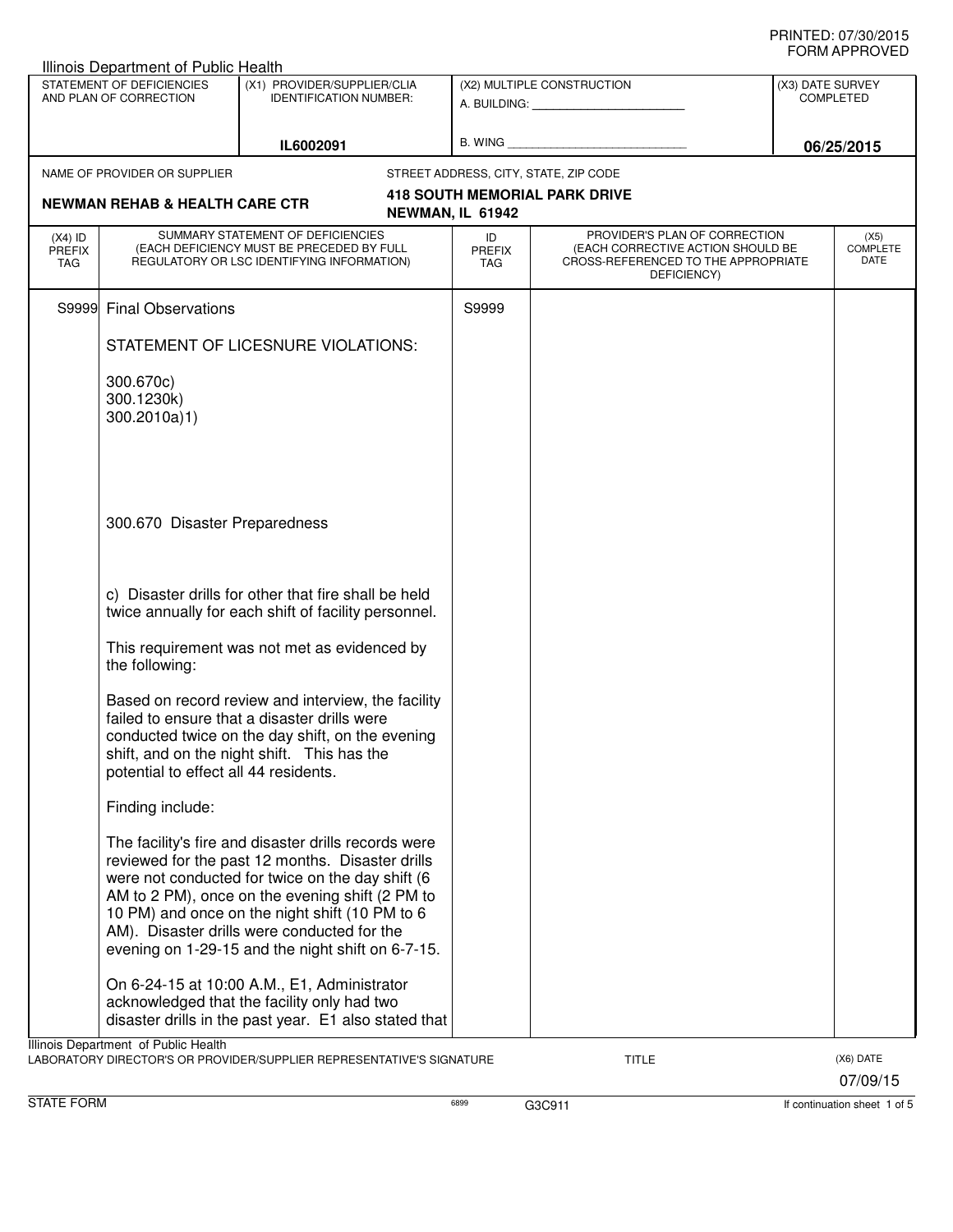|                                                                                                                                  | Illinois Department of Public Health                                                                                                                                                                                                                                                                                                                                                                                                                                                                                                                                                                                                                                                                                                                                                                                                                                                          |                                                                                                                                                                                                                                                                                                     |                            |                                                                                                                          |  |                                                    |  |
|----------------------------------------------------------------------------------------------------------------------------------|-----------------------------------------------------------------------------------------------------------------------------------------------------------------------------------------------------------------------------------------------------------------------------------------------------------------------------------------------------------------------------------------------------------------------------------------------------------------------------------------------------------------------------------------------------------------------------------------------------------------------------------------------------------------------------------------------------------------------------------------------------------------------------------------------------------------------------------------------------------------------------------------------|-----------------------------------------------------------------------------------------------------------------------------------------------------------------------------------------------------------------------------------------------------------------------------------------------------|----------------------------|--------------------------------------------------------------------------------------------------------------------------|--|----------------------------------------------------|--|
| STATEMENT OF DEFICIENCIES<br>(X1) PROVIDER/SUPPLIER/CLIA<br>AND PLAN OF CORRECTION<br><b>IDENTIFICATION NUMBER:</b><br>IL6002091 |                                                                                                                                                                                                                                                                                                                                                                                                                                                                                                                                                                                                                                                                                                                                                                                                                                                                                               |                                                                                                                                                                                                                                                                                                     |                            | (X2) MULTIPLE CONSTRUCTION<br>A. BUILDING: A. BUILDING:                                                                  |  | (X3) DATE SURVEY<br><b>COMPLETED</b><br>06/25/2015 |  |
|                                                                                                                                  |                                                                                                                                                                                                                                                                                                                                                                                                                                                                                                                                                                                                                                                                                                                                                                                                                                                                                               | B. WING                                                                                                                                                                                                                                                                                             |                            |                                                                                                                          |  |                                                    |  |
|                                                                                                                                  | NAME OF PROVIDER OR SUPPLIER                                                                                                                                                                                                                                                                                                                                                                                                                                                                                                                                                                                                                                                                                                                                                                                                                                                                  |                                                                                                                                                                                                                                                                                                     |                            | STREET ADDRESS, CITY, STATE, ZIP CODE                                                                                    |  |                                                    |  |
|                                                                                                                                  |                                                                                                                                                                                                                                                                                                                                                                                                                                                                                                                                                                                                                                                                                                                                                                                                                                                                                               |                                                                                                                                                                                                                                                                                                     |                            | <b>418 SOUTH MEMORIAL PARK DRIVE</b>                                                                                     |  |                                                    |  |
|                                                                                                                                  | <b>NEWMAN REHAB &amp; HEALTH CARE CTR</b>                                                                                                                                                                                                                                                                                                                                                                                                                                                                                                                                                                                                                                                                                                                                                                                                                                                     |                                                                                                                                                                                                                                                                                                     | NEWMAN, IL 61942           |                                                                                                                          |  |                                                    |  |
| $(X4)$ ID<br><b>PREFIX</b><br><b>TAG</b>                                                                                         |                                                                                                                                                                                                                                                                                                                                                                                                                                                                                                                                                                                                                                                                                                                                                                                                                                                                                               | SUMMARY STATEMENT OF DEFICIENCIES<br>(EACH DEFICIENCY MUST BE PRECEDED BY FULL<br>REGULATORY OR LSC IDENTIFYING INFORMATION)                                                                                                                                                                        | ID<br><b>PREFIX</b><br>TAG | PROVIDER'S PLAN OF CORRECTION<br>(EACH CORRECTIVE ACTION SHOULD BE<br>CROSS-REFERENCED TO THE APPROPRIATE<br>DEFICIENCY) |  | (X5)<br><b>COMPLETE</b><br>DATE                    |  |
| S9999                                                                                                                            | Continued From page 1                                                                                                                                                                                                                                                                                                                                                                                                                                                                                                                                                                                                                                                                                                                                                                                                                                                                         |                                                                                                                                                                                                                                                                                                     | S9999                      |                                                                                                                          |  |                                                    |  |
|                                                                                                                                  | "here we are in tornado alley."                                                                                                                                                                                                                                                                                                                                                                                                                                                                                                                                                                                                                                                                                                                                                                                                                                                               |                                                                                                                                                                                                                                                                                                     |                            |                                                                                                                          |  |                                                    |  |
|                                                                                                                                  | According to the facility's "Resident Census and<br>Conditions of Resident" signed 6-22-15, 44<br>residents reside at the facility.                                                                                                                                                                                                                                                                                                                                                                                                                                                                                                                                                                                                                                                                                                                                                           |                                                                                                                                                                                                                                                                                                     |                            |                                                                                                                          |  |                                                    |  |
|                                                                                                                                  |                                                                                                                                                                                                                                                                                                                                                                                                                                                                                                                                                                                                                                                                                                                                                                                                                                                                                               | (B)                                                                                                                                                                                                                                                                                                 |                            |                                                                                                                          |  |                                                    |  |
|                                                                                                                                  |                                                                                                                                                                                                                                                                                                                                                                                                                                                                                                                                                                                                                                                                                                                                                                                                                                                                                               |                                                                                                                                                                                                                                                                                                     |                            |                                                                                                                          |  |                                                    |  |
|                                                                                                                                  | 300.1230k) Effective September 12, 2012, a<br>minimum of 25% of nursing and personal care<br>time shall be provided by licensed nurses, with at<br>least 10% of nursing and personal care time<br>provided by registered nurses. Registered nurses<br>and licensed practical nurses employed by a<br>facility in excess of these requirements may be<br>used to satisfy the remaining 75% of the nursing<br>and personal care time requirements.<br>This requirement is not met as evidenced by:<br>Based on record review and interview the facility<br>failed to meet minimum staffing requirements for<br>nursing and direct care staff for eight of 14 days<br>reviewed, by failure to have 10% provided by<br>Registered Nurses and sufficient additional direct<br>care staff hours. This failure has the potential to<br>affect all 44 residents in the facility.<br>Findings include: |                                                                                                                                                                                                                                                                                                     |                            |                                                                                                                          |  |                                                    |  |
|                                                                                                                                  | 85.212 hours per 24 hours.                                                                                                                                                                                                                                                                                                                                                                                                                                                                                                                                                                                                                                                                                                                                                                                                                                                                    | The facility spreadsheet for Staffing from 6/1/15<br>to 6/14/15, shows an average daily skilled and<br>intermediate census of 40.21. This census<br>number calculates to an RN (Registered Nurse)<br>requirement of 11.36 hours per 24 hours, and an<br>Additional Direct Care Staff requirement of |                            |                                                                                                                          |  |                                                    |  |
|                                                                                                                                  | days, along with actual hours worked.<br>where applicable:<br>Illinois Department of Public Health                                                                                                                                                                                                                                                                                                                                                                                                                                                                                                                                                                                                                                                                                                                                                                                            | These requirements are not met for the following<br>RNs - includes 50% Director of Nursing hours                                                                                                                                                                                                    |                            |                                                                                                                          |  |                                                    |  |
| STATE FORM                                                                                                                       |                                                                                                                                                                                                                                                                                                                                                                                                                                                                                                                                                                                                                                                                                                                                                                                                                                                                                               |                                                                                                                                                                                                                                                                                                     | 6899                       | G3C911                                                                                                                   |  | If continuation sheet 2 of 5                       |  |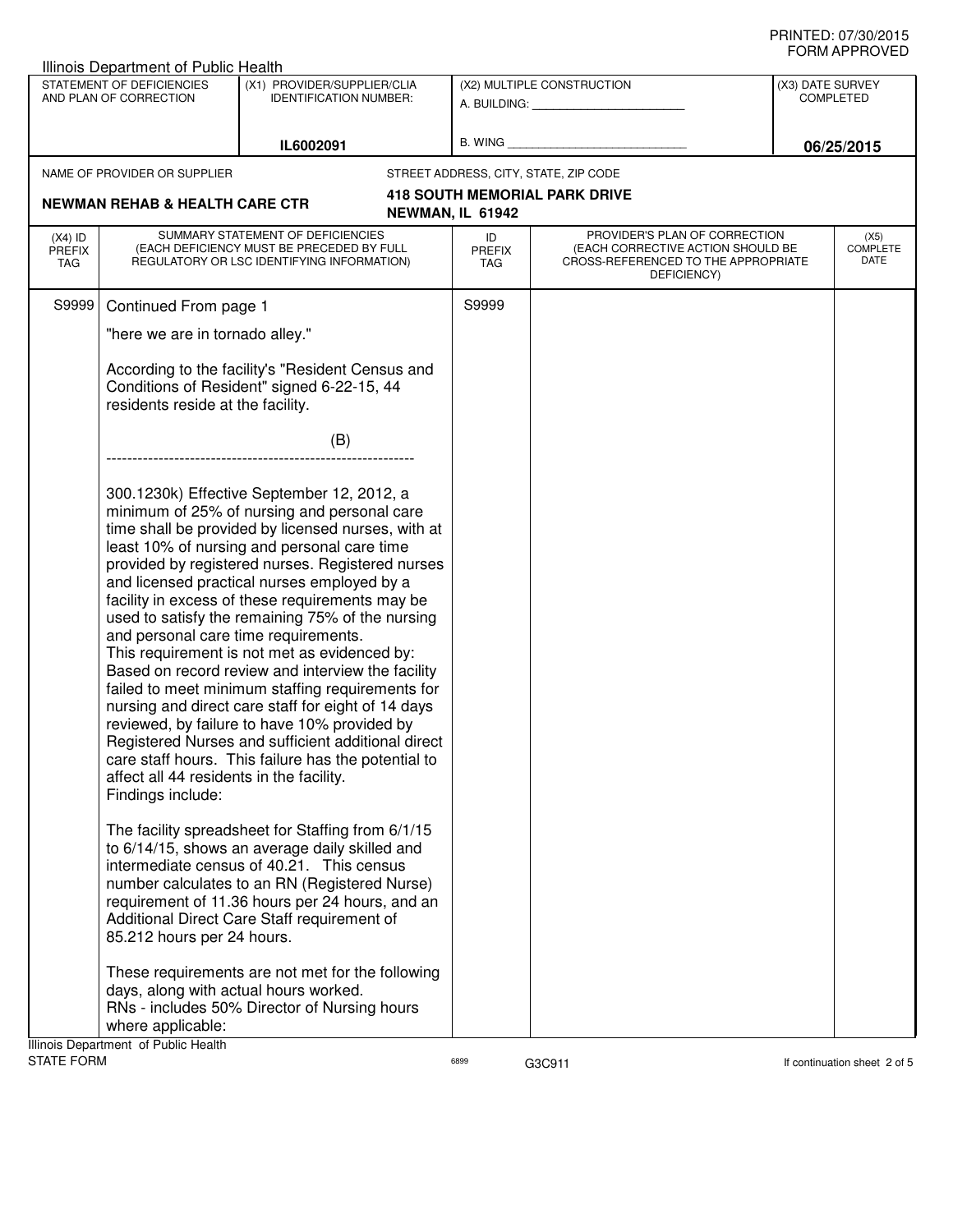|                                                     | Illinois Department of Public Health                                        |                                                                                                                                                                                                                                                                  |                                   |                                                                                                                          |                                      |                                 |  |
|-----------------------------------------------------|-----------------------------------------------------------------------------|------------------------------------------------------------------------------------------------------------------------------------------------------------------------------------------------------------------------------------------------------------------|-----------------------------------|--------------------------------------------------------------------------------------------------------------------------|--------------------------------------|---------------------------------|--|
| STATEMENT OF DEFICIENCIES<br>AND PLAN OF CORRECTION |                                                                             | (X1) PROVIDER/SUPPLIER/CLIA<br><b>IDENTIFICATION NUMBER:</b>                                                                                                                                                                                                     |                                   | (X2) MULTIPLE CONSTRUCTION                                                                                               | (X3) DATE SURVEY<br><b>COMPLETED</b> |                                 |  |
|                                                     |                                                                             |                                                                                                                                                                                                                                                                  |                                   | A. BUILDING: <b>A. BUILDING:</b>                                                                                         |                                      |                                 |  |
|                                                     | IL6002091                                                                   |                                                                                                                                                                                                                                                                  |                                   | B. WING <b>Example 2008</b>                                                                                              |                                      | 06/25/2015                      |  |
|                                                     | NAME OF PROVIDER OR SUPPLIER                                                |                                                                                                                                                                                                                                                                  |                                   | STREET ADDRESS, CITY, STATE, ZIP CODE                                                                                    |                                      |                                 |  |
|                                                     | <b>NEWMAN REHAB &amp; HEALTH CARE CTR</b>                                   |                                                                                                                                                                                                                                                                  |                                   | <b>418 SOUTH MEMORIAL PARK DRIVE</b>                                                                                     |                                      |                                 |  |
|                                                     |                                                                             |                                                                                                                                                                                                                                                                  | NEWMAN, IL 61942                  |                                                                                                                          |                                      |                                 |  |
| $(X4)$ ID<br><b>PREFIX</b><br><b>TAG</b>            |                                                                             | SUMMARY STATEMENT OF DEFICIENCIES<br>(EACH DEFICIENCY MUST BE PRECEDED BY FULL<br>REGULATORY OR LSC IDENTIFYING INFORMATION)                                                                                                                                     | ID<br><b>PREFIX</b><br><b>TAG</b> | PROVIDER'S PLAN OF CORRECTION<br>(EACH CORRECTIVE ACTION SHOULD BE<br>CROSS-REFERENCED TO THE APPROPRIATE<br>DEFICIENCY) |                                      | (X5)<br><b>COMPLETE</b><br>DATE |  |
| S9999                                               | Continued From page 2                                                       |                                                                                                                                                                                                                                                                  | S9999                             |                                                                                                                          |                                      |                                 |  |
|                                                     | $6/1/15 - 8$ hours;                                                         |                                                                                                                                                                                                                                                                  |                                   |                                                                                                                          |                                      |                                 |  |
|                                                     | $6/2 - 4.5$ hours;                                                          |                                                                                                                                                                                                                                                                  |                                   |                                                                                                                          |                                      |                                 |  |
|                                                     | 6/3 - 4.25 hours;                                                           |                                                                                                                                                                                                                                                                  |                                   |                                                                                                                          |                                      |                                 |  |
|                                                     | 6/6 - 4.0 hours:                                                            |                                                                                                                                                                                                                                                                  |                                   |                                                                                                                          |                                      |                                 |  |
|                                                     | 6/7 - 4.0 hours;<br>6/8 - 9.5 hours;                                        |                                                                                                                                                                                                                                                                  |                                   |                                                                                                                          |                                      |                                 |  |
|                                                     | 6/11 - 4.0 hours:                                                           |                                                                                                                                                                                                                                                                  |                                   |                                                                                                                          |                                      |                                 |  |
|                                                     | 6/12/15 - 4.0 hours.                                                        |                                                                                                                                                                                                                                                                  |                                   |                                                                                                                          |                                      |                                 |  |
|                                                     |                                                                             | Additional Direct Care Staff hours - includes                                                                                                                                                                                                                    |                                   |                                                                                                                          |                                      |                                 |  |
|                                                     | therapy hours:                                                              |                                                                                                                                                                                                                                                                  |                                   |                                                                                                                          |                                      |                                 |  |
|                                                     | 6/6 - 76.63 hours;                                                          |                                                                                                                                                                                                                                                                  |                                   |                                                                                                                          |                                      |                                 |  |
|                                                     | 6/7/15 - 79.08 hours.                                                       |                                                                                                                                                                                                                                                                  |                                   |                                                                                                                          |                                      |                                 |  |
|                                                     | 2015.                                                                       | These hours were confirmed with the Nursing<br>and CNA (Certified Nurse Aide) schedule for June                                                                                                                                                                  |                                   |                                                                                                                          |                                      |                                 |  |
|                                                     | RN hours.                                                                   | On 6/23/14, at 3:45pm, E1 (Administrator)<br>confirmed hours are accurate and they are short                                                                                                                                                                     |                                   |                                                                                                                          |                                      |                                 |  |
|                                                     | census of 44 residents in the facility.                                     | The Resident Census and Conditions of<br>Residents report dated 6/22/15 documents a                                                                                                                                                                              |                                   |                                                                                                                          |                                      |                                 |  |
|                                                     |                                                                             | (AW)                                                                                                                                                                                                                                                             |                                   |                                                                                                                          |                                      |                                 |  |
|                                                     | 300.2010 Director of Food Services<br>week.<br>dietetic service supervisor. | a) A full-time person, qualified by training and<br>experience, shall be responsible for the total food<br>and nutrition services of the facility. This person<br>shall be on duty a minimum of 40 hours each<br>1) This person shall be either a dietitian or a |                                   |                                                                                                                          |                                      |                                 |  |
|                                                     |                                                                             | 300.330 Definitions: Dietetic Service Supervisor -<br>a person who is a dietitian; or is a graduate of a<br>dietetic technician or dietetic assistant training<br>program, corresponding or classroom, approved                                                  |                                   |                                                                                                                          |                                      |                                 |  |
|                                                     | Illinois Department of Public Health                                        |                                                                                                                                                                                                                                                                  |                                   |                                                                                                                          |                                      |                                 |  |
| <b>STATE FORM</b>                                   |                                                                             |                                                                                                                                                                                                                                                                  | 6899                              | G3C911                                                                                                                   |                                      | If continuation sheet 3 of 5    |  |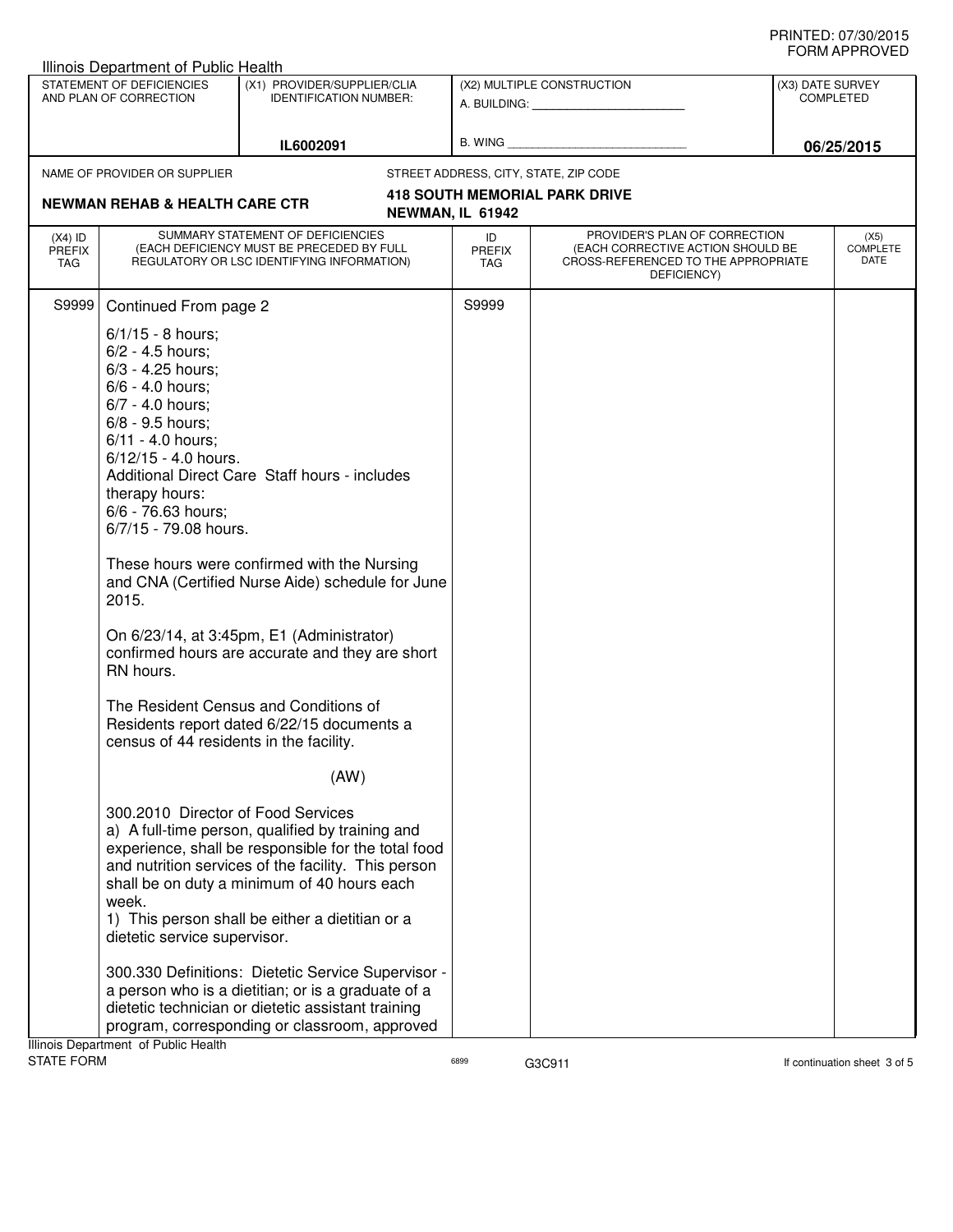| Illinois Department of Public Health                                                                                                               |                                                                                                                                                                                                                                                                                                                                                                                                                                                                                                                                                                                                                                                                                                                                                                                                                                                                                                                                                                                                                                                                                                                                                                                                                                                                                                                                                                                                                                                               |                                                         |                                                                                                                          |                                      |                                 |
|----------------------------------------------------------------------------------------------------------------------------------------------------|---------------------------------------------------------------------------------------------------------------------------------------------------------------------------------------------------------------------------------------------------------------------------------------------------------------------------------------------------------------------------------------------------------------------------------------------------------------------------------------------------------------------------------------------------------------------------------------------------------------------------------------------------------------------------------------------------------------------------------------------------------------------------------------------------------------------------------------------------------------------------------------------------------------------------------------------------------------------------------------------------------------------------------------------------------------------------------------------------------------------------------------------------------------------------------------------------------------------------------------------------------------------------------------------------------------------------------------------------------------------------------------------------------------------------------------------------------------|---------------------------------------------------------|--------------------------------------------------------------------------------------------------------------------------|--------------------------------------|---------------------------------|
| STATEMENT OF DEFICIENCIES<br>(X1) PROVIDER/SUPPLIER/CLIA<br>AND PLAN OF CORRECTION<br><b>IDENTIFICATION NUMBER:</b>                                |                                                                                                                                                                                                                                                                                                                                                                                                                                                                                                                                                                                                                                                                                                                                                                                                                                                                                                                                                                                                                                                                                                                                                                                                                                                                                                                                                                                                                                                               | (X2) MULTIPLE CONSTRUCTION<br>A. BUILDING: A. BUILDING: |                                                                                                                          | (X3) DATE SURVEY<br><b>COMPLETED</b> |                                 |
|                                                                                                                                                    |                                                                                                                                                                                                                                                                                                                                                                                                                                                                                                                                                                                                                                                                                                                                                                                                                                                                                                                                                                                                                                                                                                                                                                                                                                                                                                                                                                                                                                                               |                                                         |                                                                                                                          |                                      |                                 |
|                                                                                                                                                    | IL6002091                                                                                                                                                                                                                                                                                                                                                                                                                                                                                                                                                                                                                                                                                                                                                                                                                                                                                                                                                                                                                                                                                                                                                                                                                                                                                                                                                                                                                                                     | <b>B. WING</b>                                          |                                                                                                                          |                                      | 06/25/2015                      |
| NAME OF PROVIDER OR SUPPLIER                                                                                                                       |                                                                                                                                                                                                                                                                                                                                                                                                                                                                                                                                                                                                                                                                                                                                                                                                                                                                                                                                                                                                                                                                                                                                                                                                                                                                                                                                                                                                                                                               |                                                         | STREET ADDRESS, CITY, STATE, ZIP CODE                                                                                    |                                      |                                 |
| <b>NEWMAN REHAB &amp; HEALTH CARE CTR</b>                                                                                                          |                                                                                                                                                                                                                                                                                                                                                                                                                                                                                                                                                                                                                                                                                                                                                                                                                                                                                                                                                                                                                                                                                                                                                                                                                                                                                                                                                                                                                                                               | NEWMAN, IL 61942                                        | <b>418 SOUTH MEMORIAL PARK DRIVE</b>                                                                                     |                                      |                                 |
| $(X4)$ ID<br><b>PREFIX</b><br>TAG                                                                                                                  | SUMMARY STATEMENT OF DEFICIENCIES<br>(EACH DEFICIENCY MUST BE PRECEDED BY FULL<br>REGULATORY OR LSC IDENTIFYING INFORMATION)                                                                                                                                                                                                                                                                                                                                                                                                                                                                                                                                                                                                                                                                                                                                                                                                                                                                                                                                                                                                                                                                                                                                                                                                                                                                                                                                  | ID<br><b>PREFIX</b><br>TAG                              | PROVIDER'S PLAN OF CORRECTION<br>(EACH CORRECTIVE ACTION SHOULD BE<br>CROSS-REFERENCED TO THE APPROPRIATE<br>DEFICIENCY) |                                      | (X5)<br><b>COMPLETE</b><br>DATE |
| S9999<br>Continued From page 3<br>fourth paragraph of this definition.<br>the following:<br>effect all 44 residents.<br>Findings include:<br>2015. | by the American Dietetic Association; or is a<br>graduate, prior to July 1, 1990, of a Department<br>approved course that provided 90 or more hours<br>of classroom instruction in food service<br>supervision and has had experience as a<br>supervisor in a health care institution which<br>included consultation from a dietitian; or has<br>successfully completed a Dietary Manager's<br>Association approved dietary managers course;<br>or is certified as a dietary manager by the Dietary<br>Manager's Association; or has training and<br>experience in food service supervision and<br>management in a military service equivalent in<br>content to the programs in the second, third, or<br>These requirements are not met as evidenced by<br>Based on interview and record review, the facility<br>failed to have a qualified Dietetic Services<br>Supervisor who has completed the required<br>training and works 40 hours per week in the<br>dietary department. This has the potential to<br>E8, Dietary Manager stated on 6-23-15 at 12:45<br>P.M. that became the Dietary Manager in August<br>2014. E8 stated she is enrolled in the University<br>of North Dakota correspondence Dietary<br>Manager course. E8 stated she has not<br>completed any of the 16 lessons. E8 stated she<br>has had the books and lessons since February of<br>E8's personnel file was reviewed. E8 began as<br>Dietary Manager on 7-28-14. E1, Administrator | S9999                                                   |                                                                                                                          |                                      |                                 |
| Illinois Department of Public Health                                                                                                               | verified on 6-23-15 at 1:30 P.M. that E8 began as                                                                                                                                                                                                                                                                                                                                                                                                                                                                                                                                                                                                                                                                                                                                                                                                                                                                                                                                                                                                                                                                                                                                                                                                                                                                                                                                                                                                             |                                                         |                                                                                                                          |                                      |                                 |
| <b>STATE FORM</b>                                                                                                                                  |                                                                                                                                                                                                                                                                                                                                                                                                                                                                                                                                                                                                                                                                                                                                                                                                                                                                                                                                                                                                                                                                                                                                                                                                                                                                                                                                                                                                                                                               | 6899                                                    | G3C911                                                                                                                   |                                      | If continuation sheet 4 of 5    |